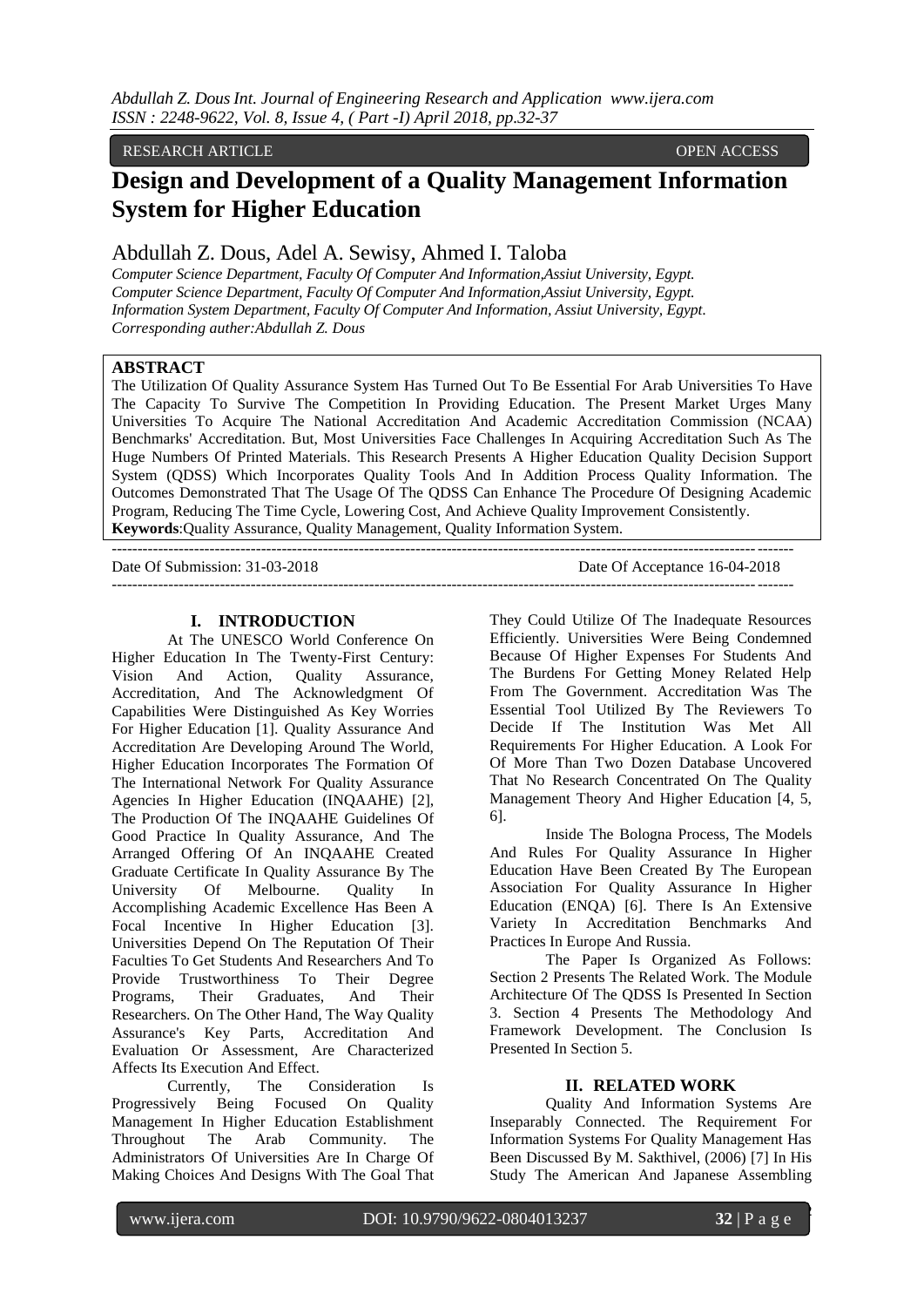Industries. Obviously, Particular, And Definite Information Is Required To Choose The Cause For Quality Issues, To Have The Capacity To Follow The Related Quality Issues And Their Effect In The Universities, To Respond Rapidly, And To Utilize Related Information On All Arranging Issues.

#### **1.1 Scientific Management Movement In Higher Education**

The Essential Distinction Between Chua's Input-Process-Output (IPO) System And The Educational Process Cycle Appeared In Fig. 1 Is The Feedback Loop From The Output Element Of The System Back To The Input And Teaching/Learning Process [8]. This Is Called Closing The Assessment Loop.



**Fig 1:** The Educational Process Cycle Modified From IPO Framework Of Educational Quality

The Scientific Education And Management Movements Come From Objective And Practical Assumptions. This Is As Opposed To The Subjectivist And Intuitivist Assumptions Of The Accreditation Movement That Depends On Proficient Specialist Increased Through Experience. Given The Conventional Culture Of Higher Education, Several Faculty Staff, Regardless Of Whether They Are In Scientific Disciplines Hold Subjectivist And Intuitivist Assumptions About How To Sort Out And Assess Or Survey Instructing And Learning And Who Ought To Have The Ability To Start Such Activities. What's More, Customarily, Evaluation Or Assessment For Accreditation Purposes Analyzed The Limit Of A Higher Education Organization, Degree Type, Or Program To Meet Certain Criteria And Standards In Connection To Data Sources And Procedures, I.E., The Nature Of Assets And Activities. In Any Case, With The Beginning Of The Scientific Education And Management Movements, And The Embracing Of Student Learning Outcome Evaluation As A Method For Quality Assurance, The Importance Moved To Outputs. That Is, The Quality Of Students Regarding Academic Outcomes And Working Environment Recruitments Turn Into The Core Interest. Such An Adjustment In The Operational Meaning Of Proper Request And How Higher Education Is Evaluated And In This Way

Compensated Has Caused Extra Worry. What's More, The Pressure Caused By The Presentation Of The Scientific Education And Management Movements Into Higher Education Has Been Exacerbated By The Ascent Of The Accountability Development Portrayed In The Following.

#### **1.2 Role Of Total Quality Management (TQM)**

TQM Is An Administration Approach Concentrating On The Enhancement Of Quality And Performance In All Divisions And Procedures Over The Organization To Give Quality Administrations Which Surpass Client Desires. TQM Extends The Capacity Of Quality Of Each Division From Top Administration To Bring Down Level Workers. It Allows Administration To Implement A Strategic Way To Deal With Quality And Put More Exertion On Prevention Action As Opposed To Assessment. Through TQM, All Workers Are Prepared In An Expert Way And Urged To Settle On Choices All Alone To Enhance The General Quality And Achieve Higher Norms. This Is Critical To Accomplishing The TQM Outcomes, On The Grounds That Without Workers On Board And Feeling Empowered, You May As Well Be Swimming Upstream.

Through TQM, Organizations Enhance Consumer Loyalty, Lessen Expenses, And Promote Cooperation. Organizations Can Likewise Increase Higher Profits For Sales And Investment. The Capacity To Offer Quality Services Permit To Higher Costs To Be Charged. Add Up To Quality Means Better Access To Worldwide Markets, More Client Steadfastness, More Extensive Acknowledgment As A Quality Brand, And So On. TQM Is Extensively Founded On The Subsequent Standards:

- Customer Centric Approach: Consumers Are Definitive Evaluators To Decide If Items Or Administrations Are Of Prevalent Quality Or Not. Regardless Of What Number Of Assets Are Used In Preparing Employees, Improvement Machines And Pcs, Integrating Quality Design Process And Guidelines, Bringing New Innovation, And So On. By The Day's End, The Clients Have The Last Say In Judging Your Organization. Organizations Must Make Sure To Execute TQM Over All Fronts Remembering The Clients.
- Employee Involvement: Ensuring Absolute Staff Participation In Accomplishing Objectives And Business Targets Will Direct Staff Strengthening And Dynamic Contribution From The Staff In Decision Making And Deal With Quality Related Issues. Staff Strengthening And Contribution Can Be Expanded By Making The Workspace More Open And Without Fear.
- Continual Improvement: A Key Part Of TQM Is Persistent Enhancement. Persistent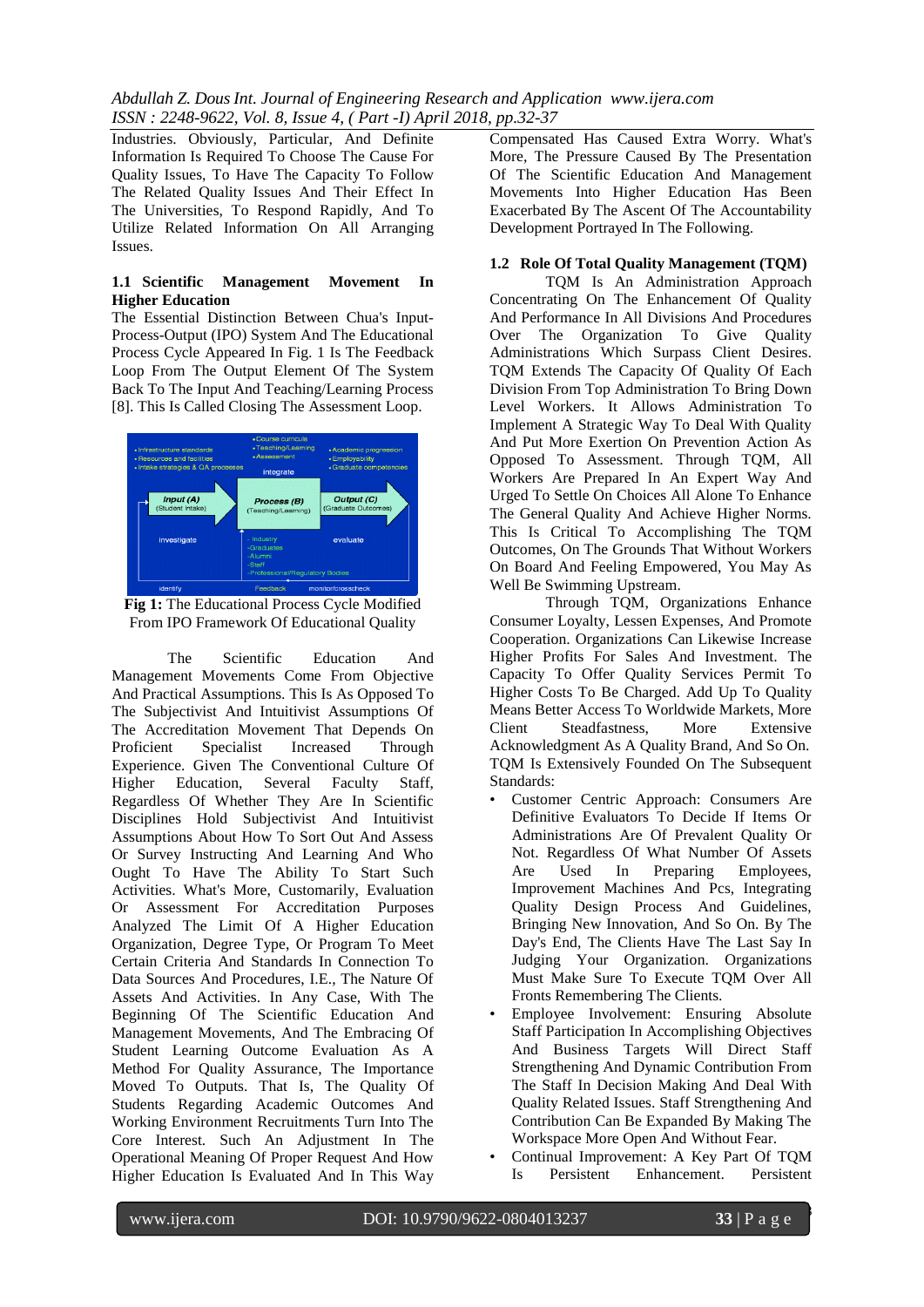*Abdullah Z. Dous Int. Journal of Engineering Research and Application www.ijera.com ISSN : 2248-9622, Vol. 8, Issue 4, ( Part -I) April 2018, pp.32-37*

- Enhancement Will Direct Enhanced And Higher Quality Procedures. Persistent Enhancement Will Guarantee Organizations Will Discover New Ways And Strategies In Creating Better Quality Products, Generation, Be More Competitive, And Go Beyond Client Desires.<br>Strategic
- Approach To Improvement: Businesses Must Implement A Strategic Approach Towards Quality Enhancement To Accomplish Their Objectives, Vision, And Mission. A Strategic Plan Is Extremely Important To Guarantee Quality Turns Into The Center Part Of All Business Processes.
- Integrated System: Businesses Involve Different Divisions With Various Usefulness Purposes. These Functionalities Are Interconnected With Different Level Procedures. Everybody In The Organization Ought To Have An Intensive Comprehension Of The Quality Policies, Measures, Objectives, And Essential Procedures. It Is Vital To Encourage A Quality Work Culture As It Accomplishes Greatness And Surpass Client Expectations. An Integrated System Guarantees Persistent Enhancement And Enables Organizations To Accomplish A Competitive Advantage.
- Decision Making: Data From The Performance Estimation Of Procedures Demonstrates The Present Strength Of The Organization. For Productive TQM, Organizations Should Gather And Examine Information To Enhance Quality, Decision Making Precision, And Prediction. The Decision Making Must Be Measurable With A Specific Goal To Maintain A Strategic Distance From Any Space For Passionate Based Choices.
- Communications: Communication Is An Essential Part In TQM As It Assists Staff And Enhances Their Spirits Amid Throughout Everyday Tasks. Staff Is Required To Be Included In Everyday Activities And Decision Making Procedure To Truly Give Them A Feeling Of Empowerment. This Makes The Environment Of Progress And Solidarity And Helps Drive The Outcomes The TQM Procedure.

It Requires Huge Efforts, Time, Courage, And Persistence To Effectively Execute TQM. Organizations Effectively Executing TQM Can Witness Enhanced Quality Over Every Single Significant Process And Divisions, Higher Client Maintenance, Higher Income Because Of Enhanced Sales, And Worldwide Brand Acknowledgment.

# **III. MODEL ARCHITECTURE OF QDSS**

Universities Consist Of Faculties And Every Faculty Has Academic Program, Which Offer Courses. Quality Assurance At The NCAAA Comprises Of Strategies And Approaches That Guarantee Quality Is Kept Up And Improved. Fig. 2 Shows The Model Architecture Of QDSS. QDSS Is Applied To Courses, Academic Program, Students, Staff, Assessment Modules, Strategies…Etc.:

- Course Administration Module: This Module Deals With The Course Specification Learning Outcomes And Teaching Techniques, See Fig. 3.
- Academic Program Management Module: This Module Handles Academic Program Information, For Example, Learning Outcomes, And Key Performance Indicators (Kpis).
- Student Management Module: This Module Includes The Student's Information And Academic Tables. Fig.4 Shows The Form For Selecting The Student's Year For QDSS. The Form For Selecting The Subject For The First Year For The QDSS Is Shown In Fig. 5.
- Staff Management Module: This Module Contains The Staff Courses And Courses Outline. Fig. 6 Shows The Form For The Instructor's Name. The Form For Course Grading Information Is Shown In Fig. 7. Also, Fig. 8 Shows The Form For Entering Course Information. Furthermore, Fig. 9 Shows The Form For Entering Course Information With Selecting CS Program.The Form For Entering Course Information With Selecting The Year Is Shown In Fig. 10. Fig. 11 Shows The Form For Entering Course Information With Course Codes And Fig. 12 Shows The Form For Entering Course Information Showing The Edit Box For Entering The Ilos. Fig. 13 Shows The Form For Entering Course Information Showing The Sequence Of Pressing The Buttons.
- Assessment Of Student Learning Module: This Module Evaluates Student Learning By Inspecting Examples Of Student Work That Are Straightforwardly Associated With A Program's Learning Objectives And Examining The Student's Feedback Associated With Courses.
- Quality Assurance Portal: A Quality Assurance Portal Produces Reports And Information That Demonstrate The Patterns Of System Qualities To Observe Diverse Quality Assurance Objectives. Users Can Tweak Their Quality Assurance Portal With Particular Graphs And Reports Making Their Analysis Of Quality Information More Efficient. This Module Produces NCAAA Documents, For Example, Academic Program Specification, Specification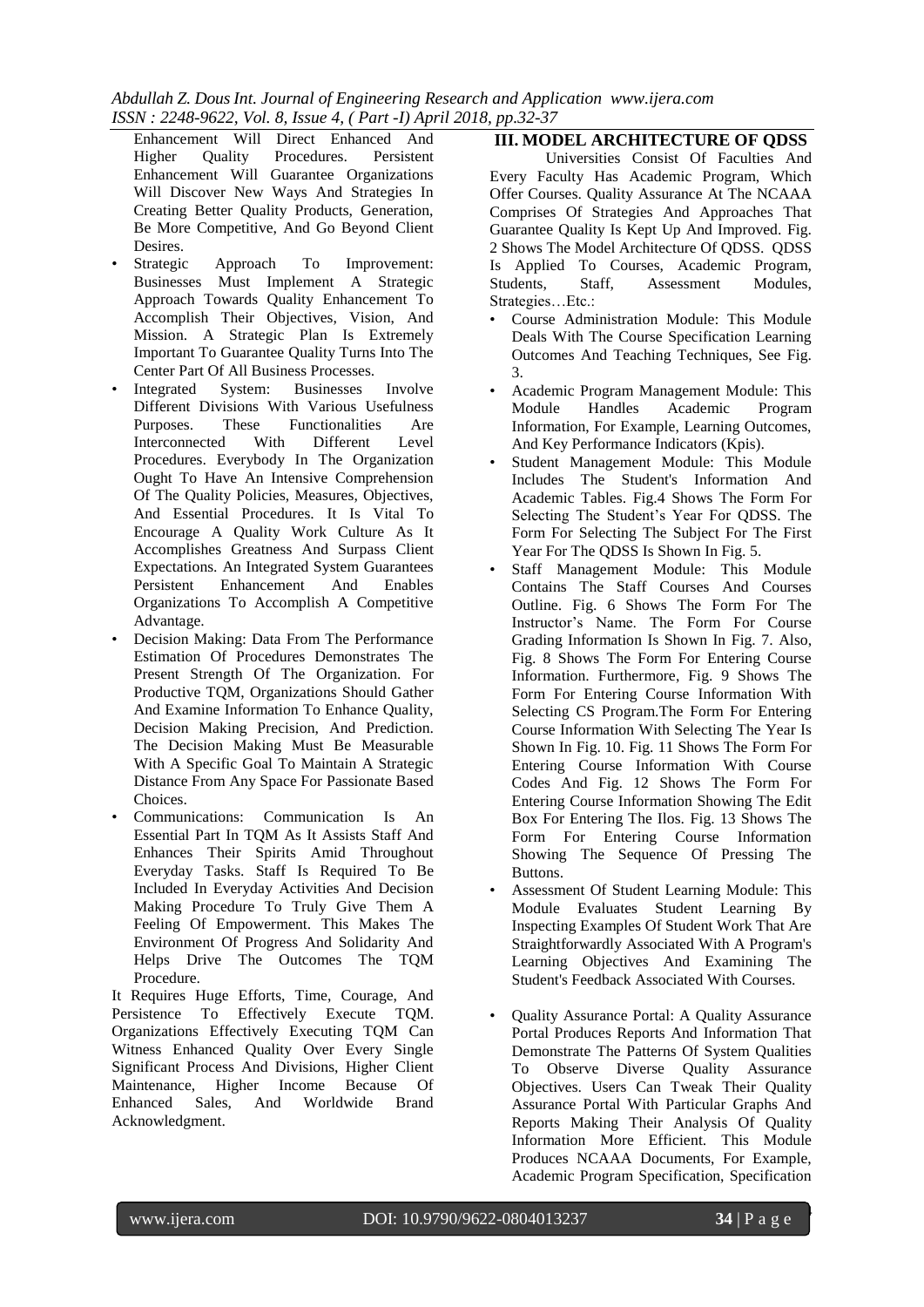*Abdullah Z. Dous Int. Journal of Engineering Research and Application www.ijera.com ISSN : 2248-9622, Vol. 8, Issue 4, ( Part -I) April 2018, pp.32-37*

Program Portal, Course Specification And Course Reports. Fig. 14 Presents The Matrix Showing The A's Ilos For Several Courses And Fig. 15 Presents The Matrix Showing The B's Ilos For Several Courses.

- IIOS And Data Analysis Module: By Giving IIOS Function In Reports, Users Can Sort, Filter, Aggregate Quality Information And Drill Up/Down In Dimension. This Can Significantly Decrease Efforts To Observe Quality Special Cases And To Explore And Decide The Reasons For Those Exceptions. In Light Of Data Mart Models In The QDSS Package, A Number Of Quality Assurance Reports Are Made Utilizing QDSS Functions.
- Evaluation Module: This Interface Gives Staff Performance And Course States. Additionally It Allows The Reviewer And Auditor To Check On And To Inspect The Academic Program And Recommendation.
- Quality Dashboard: Dashboards Abstractly Look Like Dashboards Utilized As A Part Of Vehicles By Representing The Present And Past Key Performance Measurements Of An Organization In Forms Such As Gauges, Tables, And Diagrams.

The QDSS Supports Multi-Language. Fig. 16 Shows The Main Menu The QDSS In Arabic Language.



**Fig 2:** Model Architecture Of QDSS.

#### **IV. QDSS METHODOLOGY AND DEVELOPMENT**

The QDSS Methodology Depends On Implementation Of A Web-Based QDSS For Quality Measurement Utilizing Dashboard Technique. QDSS Contains Three Main Modules: Database, User Interface, And Web Application. The UI Of The System Was Planned And Created Utilizing HTML, CSS, PHP, Java Script And C# (C Sharp), Which They Used To Build Dynamic Web Application.



**Fig 3:** The Main Menu The QDSS.



**Fig 4:** The Form For Selecting The Student's Year For QDSS.



**Fig 5:** The Form For Selecting The Subject For The First Year For The QDSS.

#### **1.3 QDSS Reports**

The Information From Different Departments Can Be Extracted Using QDSS That Provides Various Online Reports Such As Course Reports. Furthermore, Annual Academic Program Reports, Course Learning Outcomes Assessment Report, Staff Performance Report, And Other Report Types Can Be Extracted.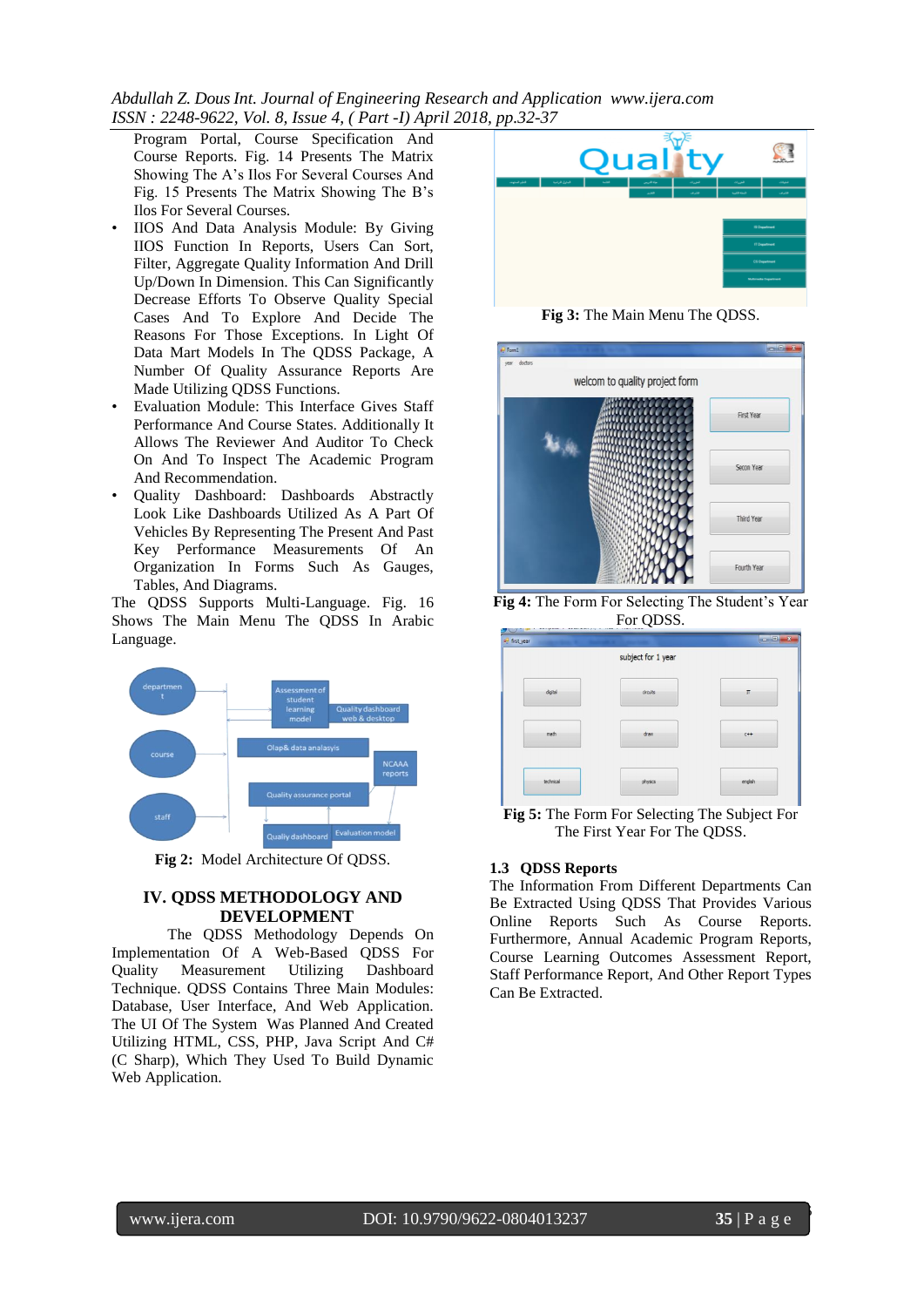*Abdullah Z. Dous Int. Journal of Engineering Research and Application www.ijera.com ISSN : 2248-9622, Vol. 8, Issue 4, ( Part -I) April 2018, pp.32-37*



**Fig 6:** The Form For The Instructor's Name.

|                   |           |        | Delet data |                 |                    | show                |                    | sónt              |                               |  |  |
|-------------------|-----------|--------|------------|-----------------|--------------------|---------------------|--------------------|-------------------|-------------------------------|--|--|
| code              | 10        |        |            |                 |                    |                     |                    |                   |                               |  |  |
| doc name          | Hosan     |        | cod        |                 |                    |                     |                    |                   |                               |  |  |
|                   |           |        |            | doc_name<br>del | subject_name       | total_degree<br>100 | quize_degree<br>10 | exam_degree<br>50 | section <sub>,3</sub><br>1010 |  |  |
| course_name       | PM        | ٠      |            |                 | <b>R</b>           |                     |                    |                   |                               |  |  |
|                   |           |        |            | adel            | Datat comunication | 100                 | 10                 | 50                | 1010                          |  |  |
| total degrees     | 100       |        | 3          | taloba          | Data Base          | 100                 | 30                 | \$0               | 1010                          |  |  |
|                   |           |        | 4          | marghanny       | <b>Data Mining</b> | 100                 | 30                 | 50                | 1010                          |  |  |
| quize degree      | <b>SO</b> |        | Ś          | natwa           | network            | 100                 | 10                 | 50                | 10                            |  |  |
|                   |           |        | 6          | Tayper          | ls.                | 100                 | 30                 | 50                | 10                            |  |  |
| exame_degree 50   |           |        | 8          | Mohamed         | п                  | 100                 | 10                 | 50                | 10                            |  |  |
|                   |           |        | ġ.         | Mohamed         | Math               | 100                 | 30                 | 50                | 10                            |  |  |
| section_degree 20 |           |        | 10         | Hosam           | PM                 | 100                 | 10                 | \$0               | 20                            |  |  |
| project_degree 10 |           |        | 10         | Hosam           | PM                 | 100                 | 50                 | 50                | 20                            |  |  |
|                   |           | $\ast$ |            |                 |                    |                     |                    |                   |                               |  |  |
| lab degree        | 20        |        |            |                 |                    |                     |                    |                   |                               |  |  |

**Fig 7:** The Form For Course Grading Information.

| File                   |   |                  |
|------------------------|---|------------------|
| Select a year          |   | C CS Program     |
|                        |   | S Program        |
| Select Course Code     | ٠ | <b>T</b> Program |
| Enter The ILOs strings |   |                  |
| All LOS                |   |                  |
|                        |   | Split            |
| a's                    |   |                  |
| b's                    |   |                  |
|                        |   |                  |
| ćs                     |   |                  |
|                        |   |                  |
| ďs                     |   |                  |



| File                   |   |                                       |
|------------------------|---|---------------------------------------|
| Select a year          |   | CS Program<br>نغال القسم<br>S Program |
| Select Course Code     | ٠ | T Program                             |
| Enter The ILOs strings |   |                                       |
| All DS                 |   | Split                                 |
| a's                    |   |                                       |
| b's                    |   |                                       |
| ćs                     |   |                                       |
| ďs                     |   |                                       |
| SAVE                   |   | FINISH                                |

**Fig 9:** The Form For Entering Course Information With Selecting CS Program.

| File                                         |                                         |                            |                         |  |
|----------------------------------------------|-----------------------------------------|----------------------------|-------------------------|--|
| Select a year                                | First Year                              | تخار الوقة <mark>.*</mark> | CS Program<br>S Program |  |
| Select Course Code<br>Enter The ILOs strings | Second Year<br>Third Year<br>Forth Year |                            | ◯ IT Program            |  |
| All D.C.                                     |                                         |                            |                         |  |
|                                              |                                         |                            | Spit                    |  |
| a's                                          |                                         |                            |                         |  |
| b's                                          |                                         |                            |                         |  |
| $\vec{cs}$                                   |                                         |                            |                         |  |
| ďs                                           |                                         |                            |                         |  |
| SAVE                                         |                                         |                            | <b>FINISH</b>           |  |
|                                              |                                         |                            |                         |  |

**Fig 10:** The Form For Entering Course Information With Selecting The Year.



**Fig 11:** The Form For Entering Course Information With Course Codes.



**Fig 12:** The Form For Entering Course Information Showing The Edit Box For Entering The Ilos.



**Fig 13:** The Form For Entering Course Information Showing The Sequence Of Pressing The Buttons.